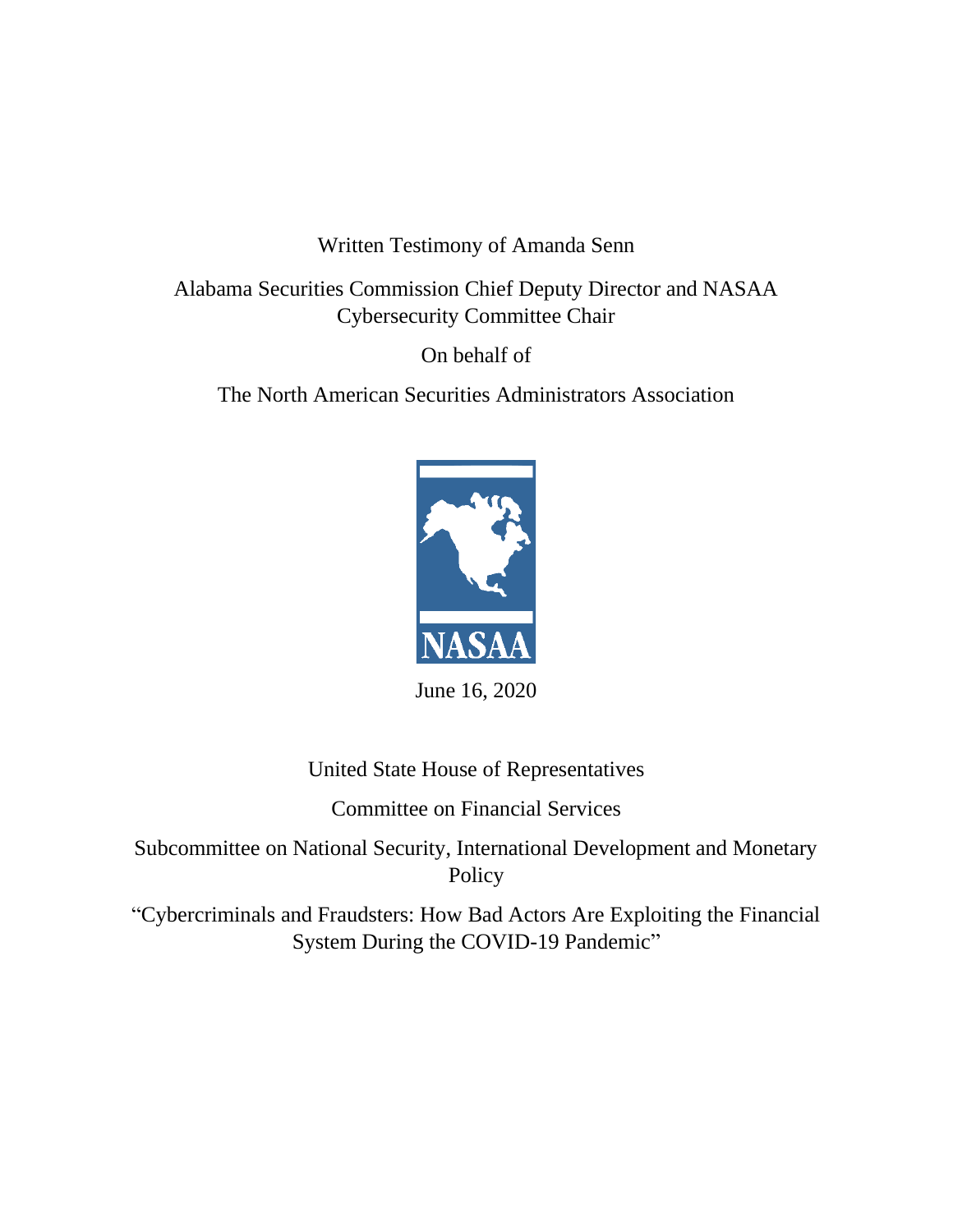#### **I. Introduction**

Good Morning, Chairman Cleaver, Ranking Member Hill, and members of the Subcommittee. My name is Amanda Senn, and I am the Chief Deputy Director of the Alabama Securities Commission and Chair of the Cybersecurity Committee for the North American Securities Administrators Association ("NASAA").<sup>1</sup> I am honored to testify before the Subcommittee today on behalf of NASAA about how cybercriminals and fraudsters are exploiting the financial system amid the COVID-19 pandemic.

In the United States, state securities regulators have protected Main Street investors for more than 100 years, longer than any other securities regulator. As the regulators closest to your constituents, with an office in every state, we are on the frontline of investor protection. My colleagues and I are responsible for enforcing state securities laws, including investigating complaints, examining brokerdealers and investment advisers, registering certain securities offerings, and providing investor education programs to your constituents.

States are leaders in civil and administrative enforcement actions, as well as criminal prosecutions of securities violators. Our most recently compiled enforcement statistics reflect that in 2018 alone, state securities regulators conducted 5,320 investigations, leading to more than 2,000 enforcement actions, including 218 criminal actions. In 2018, NASAA members reported enforcement actions involving 758 senior victims. Older Americans are a major target of fraudsters and are particularly vulnerable during this crisis due to the nature of the COVID-19 pandemic.

States also continue to serve a vital gatekeeper function for our capital markets by screening out bad actors before they have a chance to conduct business with unsuspecting investors. In 2018, a total of 4,551 securities license applications were withdrawn because of state action, and an additional 1,032 licenses were either denied, revoked, suspended, or conditioned.

Our focus is on protecting retail investors and history has shown us that opportunistic fraudsters will use COVID-19, as much as they have used other crises, to fleece mom and pop investors. Moreover, state securities regulators have a long history of not only working together with one another but also working alongside our federal counterparts and industry self-regulatory organizations to stop frauds and educate investors.

As I will detail in my testimony, acting within the framework of NASAA, state securities regulators are undertaking decisive action aimed at anticipating and shutting down frauds related to the COVID-19 pandemic and the resulting economic uncertainty. Specifically, NASAA has formed a COVID-19 Enforcement Task Force ("Task Force"), consisting of state and provincial securities regulators, to identify and stop potential threats to investors that arise from the COVID-19 crisis. This initiative is being led by NASAA's Enforcement Section Committee and includes more than 100 investigators from the vast majority of member jurisdictions. The Task Force is using online investigative techniques to identify websites and social media posts that may be offering or promoting fraudulent offerings, investment frauds, and unregistered regulated activities.

#### **II. State Securities Regulators and the Protection of Retail Investors from Fraud**

State securities regulators routinely take aggressive actions against a wide variety of actors. From fraudsters engaged in Ponzi or pyramid schemes to companies who mislead investors our

<sup>&</sup>lt;sup>1</sup> The oldest international organization devoted to investor protection, NASAA was organized in 1919. Its membership consists of the securities administrators in the 50 states, the District of Columbia, Canada, Mexico, Puerto Rico and the U.S. Virgin Islands. NASAA is the voice of securities agencies responsible for grass-roots investor protection and efficient capital formation.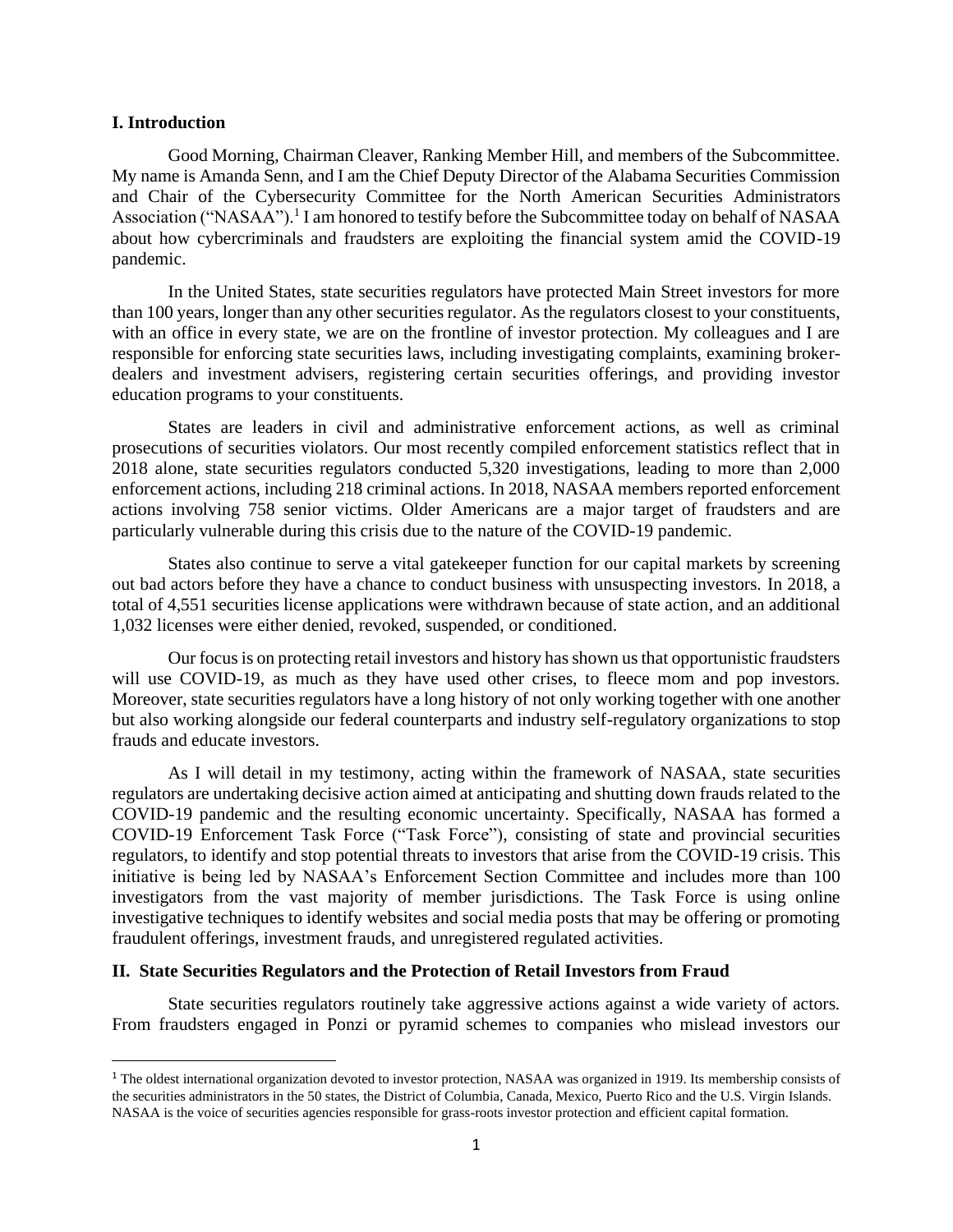message is simple – if you rip off or defraud investors, we will act. Whether acting independently or collaboratively, such as through the NASAA enforcement framework or in conjunction with our federal regulatory partners, state securities agencies have a long history of pursuing enforcement actions that affect not only the residents of our individual states, but also the citizens of our nation as a whole. Moreover, state securities regulators are uniquely well positioned to protect investors by undertaking proactive measures, in addition to reactive measures, to police the securities markets.

## *Enforcement and Investor Protection*

State securities agencies are usually more nimble than our federal counterparts. Upon identifying a problem, we can move quickly to halt ongoing investment frauds using a range of civil and administrative remedies. The cases we bring can involve localized conduct to practices that harm investors across the country. Notable examples of some of the enforcement actions where the states have led the way to address violative conduct involving a large number of investors and large losses include: the securities fraud investigation of Prudential Bache Securities in the 1980s; the 2003 investigation of sell-side research analysts' conflicts of interest; abusive market timing practices by mutual fund investment advisers, which gave an unfair and illegal advantage to hedge funds and other large entities at the expense of retail investors; and the post-2008 financial crises cases involving subprime mortgage-backed securities and auction rate securities, which resulted in billions of dollars being returned to investors as a result of wrongful conduct.<sup>2</sup>

As pointed out in the preceding examples, states have been and will continue to be active in a broad range of cases, especially those involving investors in our communities. Indeed, while our mission aligns with that of our federal counterparts, the primary focus of state securities enforcement is on the needs of *retail* investors. State securities regulators are well-suited for this mission because of our geographical and societal nexus to the individuals we serve. Moreover, state securities regulators are able to cultivate relationships and partnerships with local criminal authorities and are often able to achieve justice through criminal channels in cases that U.S. Attorneys may be unable to bring due to limitations on resources and directives governing the allocation of those resources.<sup>3</sup> State securities regulators are highly skilled and adept at investigating and prosecuting misconduct. They capably represent the public they serve, and no complaint is too small.

Moreover, in Alabama our office has criminal authority and can work criminal cases from start to finish to ensure fraudsters are swiftly and appropriately punished. Financial crimes can be devastating and having the authority to seek justice on behalf of victims is an honor and a privilege that I have never taken for granted. Too often, smaller cases are overlooked, passed over, or fall through the cracks. But in our local offices, we are better able to serve your constituents because they are our friends and our neighbors. And what may be considered a small loss to some is a devastating loss to the person suffering it. Thus, it is oftentimes in these cases that the state securities regulator discovers true meaning in his or her work, for the victim has nowhere else to turn.

*Protecting Investors in the Digital Age*

<sup>&</sup>lt;sup>2</sup> In Alabama alone, the repurchase of auction rate securities resulting from this action totaled \$1.3 billion, saving Alabamians from defaulting on home loans, ruining their credit, and allowing them to pay their bills.

<sup>&</sup>lt;sup>3</sup> Likewise, FINRA is a national self-regulatory organization where decisions are not necessarily made at the grass roots level but through a hierarchy where the focus is often on systematic issues rather than individual violations. Moreover, FINRA's jurisdiction does not extend to unlicensed individuals. While state securities regulators often partner with the SEC and FINRA, and achieve great results, many cases are outside the jurisdiction of or do not meet the threshold criteria for evaluation from either organization.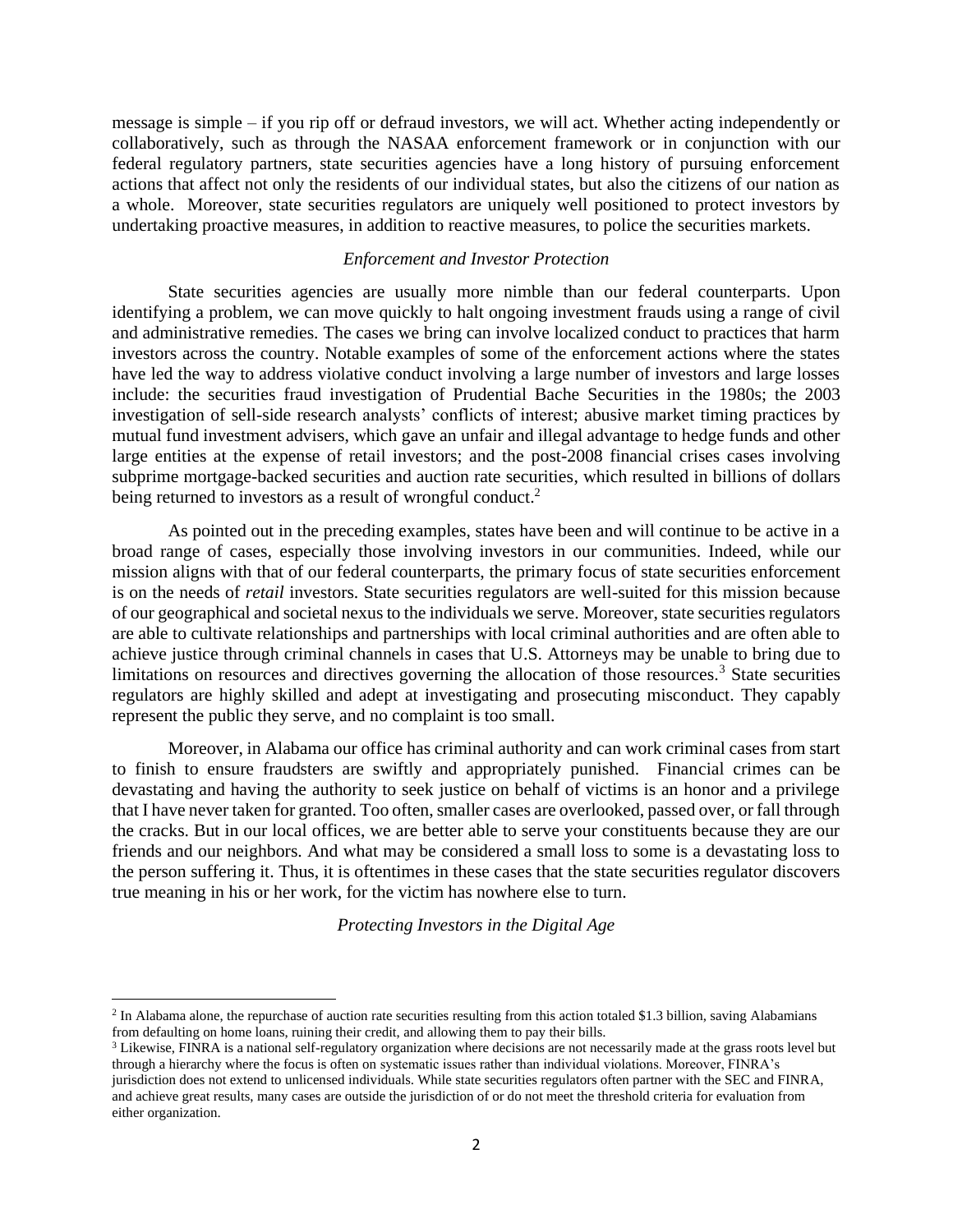The proliferation of technology has changed much about the ways in which we are solicited for investments, manage those investments, and communicate with the companies and individuals who handle those investments. Unfortunately, fraudsters are evolving with technology, and the methods by which they prey on investors are rapidly increasing. The digital world presents numerous and complex obstacles to investigations and prosecutions – from the growing number of actors and schemes, to challenges in identifying online perpetrators and collecting evidence in a forensically sound manner. These challenges pose significant hurdles for regulators who must adapt quickly to the ever-changing landscape of online fraud.

For example, in early June my office received three separate reports pursuant to Alabama's Protection of Vulnerable Adults from Financial Exploitation law, a NASAA model law enacted in Alabama in 2016, which indicated individuals were victims of an online financial fraud scheme. According to the three reports detailing the scheme, the victims had visited the webpage of a reputable online broker to review or access their accounts and discovered that they were unable to login. Upon their attempts, they received a screen with a "help" button. The individuals each reported that they clicked on the button and were instructed to call a "1-800" number. The victims called the number and the individual who answered the phone told the victims that the broker's website was down because "5G towers were being placed in California." That person then instructed the caller to log into his account with information that was provided by the suspect. The victims logged in as instructed and shortly after the victims reported that wire transfers were initiated from their accounts to various banking institutions, some overseas. During an interview with the firm last Friday, our case agent learned that attempted wires from the brokerage accounts held by the firm exceeding \$2.6 million had been initiated by the fraudsters and that \$1.2 million had already been stolen. At this time, it is believed that malware was responsible for redirecting the victims from the legitimate webpage of the brokerdealer to a fraudulent knock-off site. To date, 84 victims nationwide have been impacted, but the numbers are rising. Our interview confirmed that the majority of these victims were ages 60 or older.

At one time, this crime would have been likely perpetrated by a person that local authorities could readily identify, such as a person that the victim may have trusted and/or known in the community. Records could have been obtained memorializing any agreement between the two regarding the investment, subpoenas and/or search warrants could have been issued to gather documents that were not readily available, and the identity of the suspect most likely would have been known or could have easily been discovered. In other words, physical evidence of the crime, sufficient to prosecute, could have been collected with relative ease. In the digital age, prosecutors are confronted with numerous evidentiary challenges which, given limited resources, make it exceedingly difficult to investigate, much less, prosecute, these cases. Cyber criminals have an obvious advantage in that they can remain concealed and anonymous.

NASAA members recognize the constraints on investigating and prosecuting cybercrimes and, moreover, the reality that victims may never recover their losses. Thus, states are dedicating resources to more proactive measures. Here, the goal is to stop the fraudsters from victimizing our residents by identifying emerging risks to deter, reduce, and fight them before they become problems.

## *The COVID-19 Pandemic has Baited the Hook for Fraudsters*

Predicting the latest fraud is sometimes simple; just look at the issues of the day. Fraudsters trade on natural disasters, economic crises, and tragedies to push their schemes. They exploit systemic issues at times when investors are most susceptible to fears such as outliving their money or missing out on the next big investment opportunity. This pattern is familiar to regulators as we have seen plenty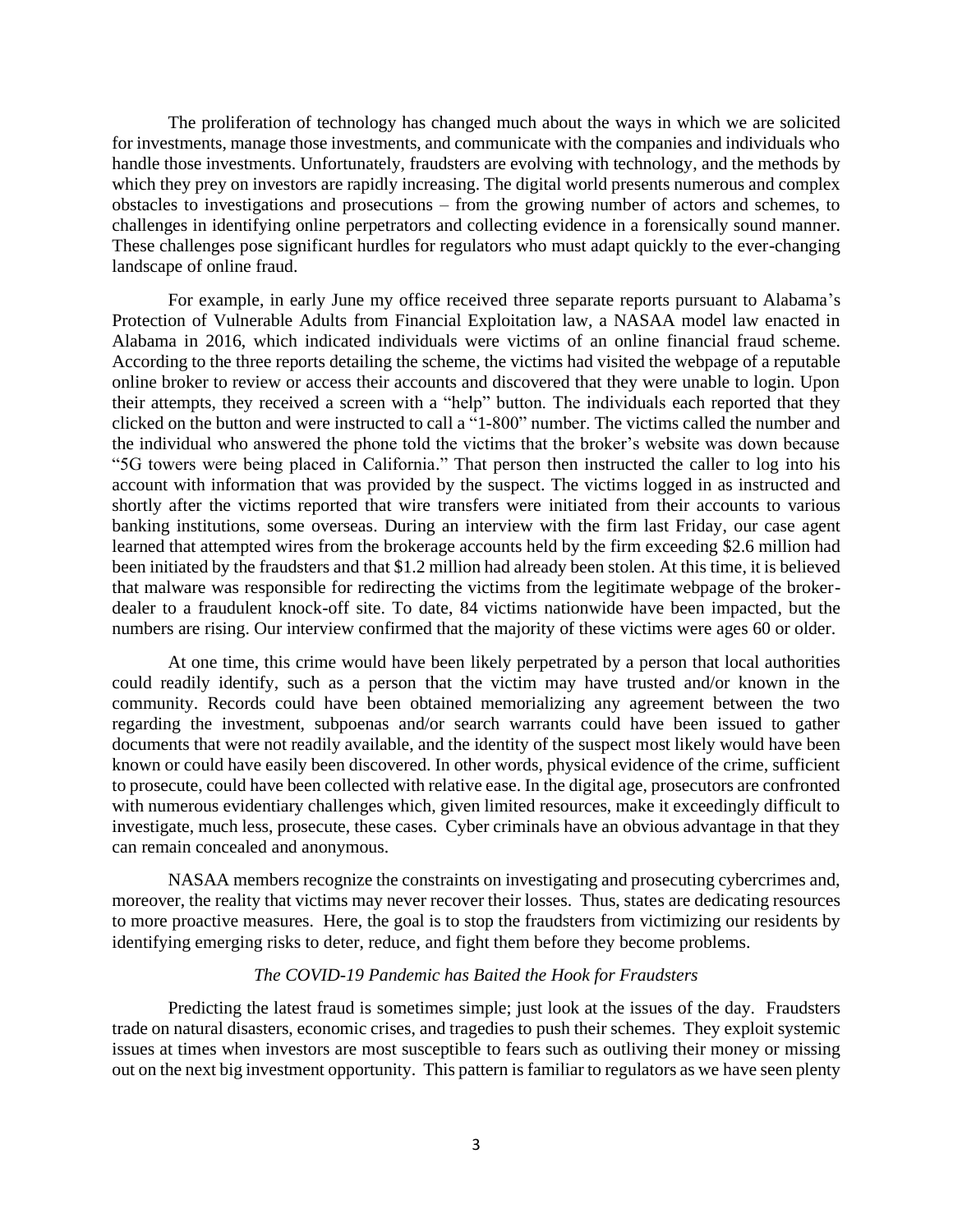of examples such as the waves of fraud during the dot.com bubble of the 1990s, the post-2008 financial crisis, and the creation and evolution of cryptocurrencies. Today, of course, we have COVID-19.

The pandemic coupled with dramatic volatility in the markets has brought loneliness due to social isolation and concerns for financial security. This is likely the reason that my colleagues and I have seen a significant uptick in the number of financial exploitation cases over the past two months.

To date, dozens of reports of fraud related to the Pandemic have come across my desk. From investments purporting to develop vaccines and other pharmaceutical treatments, to investments with a charitable component falsely claiming to help those affected by COVID-19, these frauds are myriad and run the gamut.

#### *Elderly Investors May be Especially Vulnerable Targets*

Sadly, and especially during the COVID-19 pandemic, many seniors are spending time in isolation to protect themselves from infection. Friends and family who may have visited regularly are unable to spend time with them. Many seniors have turned to the Internet as a social outlet and have become heavily reliant on online services for shopping, banking, and the initiation of electronic payments that may have otherwise been paid in person. With many seniors in isolation, friends and family are unable to physically check in and are not able to notice the sometimes small but important changes in behavior that could indicate a person is susceptible to fraud or worse, is being victimized.

In January 2016, NASAA created and approved the Model Act to Protect Vulnerable Adults from Financial Exploitation, or "Model Act," which provides for reporting of suspected financial exploitation to regulatory agencies and allows firms and advisers to enlist the assistance of state securities regulators to review potential red flags of fraud.<sup>4</sup> In this area, in particular, state securities regulators have partnered with the industry to help protect seniors from being financially exploited. The Model Act has been enacted in 27 jurisdictions, with more considering legislation. As a result of this law, states have seen increased reports of financial exploitation, many of which might not have otherwise been brought to light. In the past several months, I can report that in Alabama these cases have tripled and most of the reports allege that a cybercriminal is the suspect.

## *NASAA's COVID-19 Enforcement Task Force*

On April 28, 2020, NASAA announced the formation of the COVID-19 Enforcement Task Force ("Task Force"), consisting of state and provincial securities regulators, to identify and stop potential threats to investors stemming from the COVID-19 pandemic.<sup>5</sup> Modeled after NASAA's successful Operation Cryptosweep,<sup>6</sup> the new initiative is being led by NASAA's Enforcement Section Committee.

The objective of the Task Force is to disrupt, discourage and deter fraudulent or illegal activities which pose threats to investors before significant losses occur. With these goals in mind, the NASAA membership quickly organized and coordinated this large-scale effort. Instructional webcasts

<sup>4</sup> Additional information about the NASAA Model Act, including legislative commentary for the 2020 State legislative session, is accessible at: [http://serveourseniors.org/wp-content/uploads/2020/01/NASAA-Model-Act-Updated-Commentary-for-2020-](http://serveourseniors.org/wp-content/uploads/2020/01/NASAA-Model-Act-Updated-Commentary-for-2020-Session-012820.pdf) [Session-012820.pdf.](http://serveourseniors.org/wp-content/uploads/2020/01/NASAA-Model-Act-Updated-Commentary-for-2020-Session-012820.pdf)

<sup>5</sup> *See:* [https://www.nasaa.org/54844/nasaa-forms-covid-19-enforcement-task-force/?qoid=current-headlines.](https://www.nasaa.org/54844/nasaa-forms-covid-19-enforcement-task-force/?qoid=current-headlines)

<sup>&</sup>lt;sup>6</sup> In April 2018, NASAA organized a task force of its member state and provincial securities regulators to begin a coordinated series of investigations into ICOs and cryptocurrency-related investment products. As part of its work, the task force identified many cryptocurrency-related products and hundreds of ICOs in the final stages of preparation before being launched to the public. These pending ICOs were advertised and listed on ICO aggregation sites to attract investor interest. The work of the task force yielded hundreds of investigations and scores of enforcement actions. Additional information about Operation Crypto sweep is accessible at: [https://www.nasaa.org/policy/enforcement/operation-cryptosweep/.](https://www.nasaa.org/policy/enforcement/operation-cryptosweep/)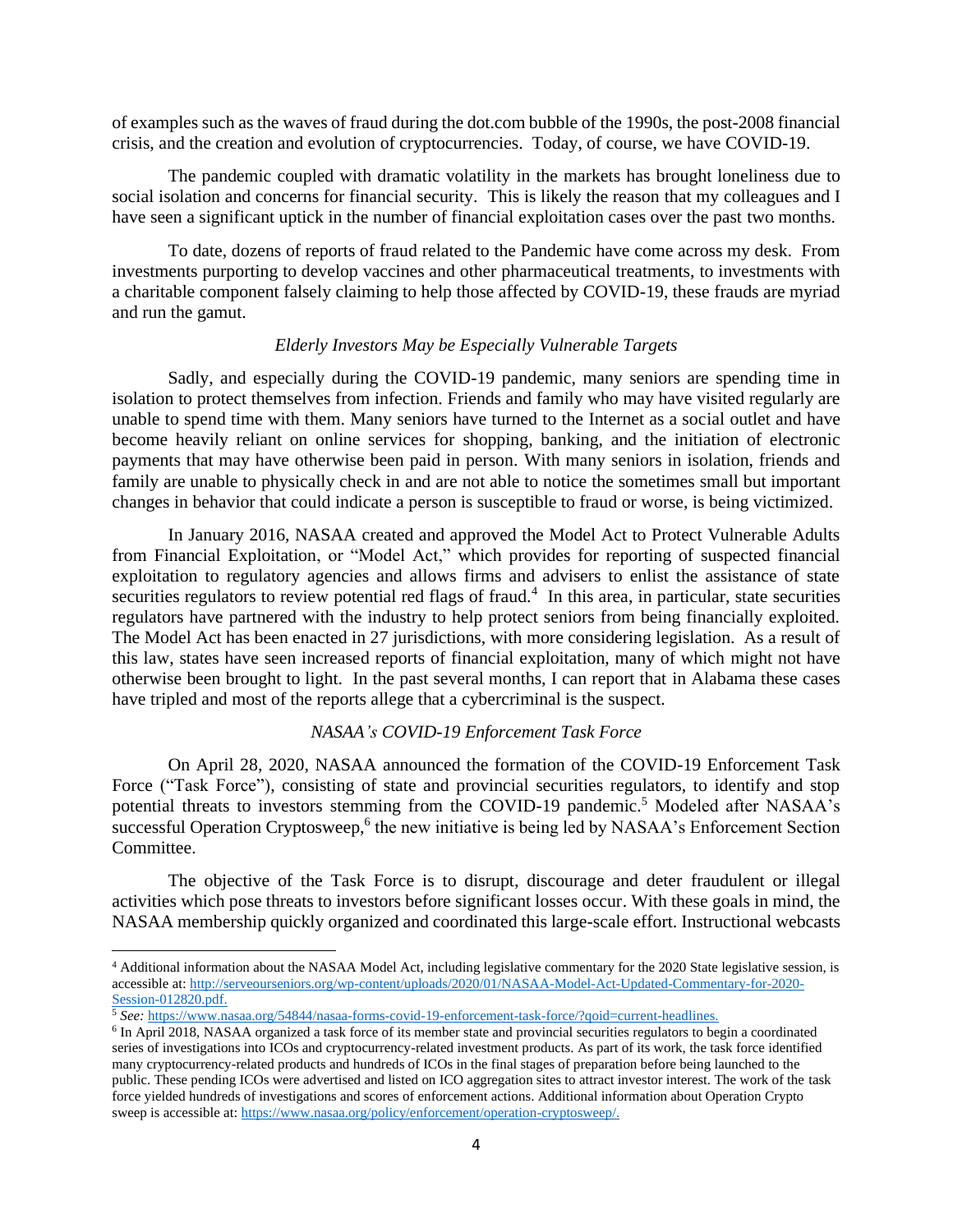and tutorials on the details of the operation and logistics were provided to participating jurisdictions. Members share resources and assign tasks according to areas of expertise. The Task Force is presently using online investigative techniques to identify websites and social media posts that may be offering or promoting fraudulent offerings, investment frauds, and unregistered regulated activities.

Importantly, the emphasis of the Task Force is on *proactively* protecting investors against fraud through the broad dissemination of enforcement orders, notices, and warnings. By preemptively identifying and uncovering fraudulent conduct that could result in investor losses, the Task Force can expose or discredit the perpetrator to prevent the public from becoming a victim of fraud. In cases where it is discovered that victims have already fallen prey to the fraud, enforcement actions have and will continue to be instituted, and through coordination with internet service providers and/or social media platforms, websites, posts, threads, and advertisements are being dismantled or removed. In other words, not only are we "poisoning the well," we are also able to shutter it and prevent the broad solicitation of their fraudulent offerings. During the project, as fraudulent activity and conduct is identified, NASAA members throughout the United States, Canada, and Mexico are engaged in media campaigns to promote public awareness of the schemes and investor education.

Currently, 111 participants from 44 NASAA jurisdictions in the United States, Canada and Mexico are leveraging their experience and using their unique tools to stop schemes and enjoin promoters. At the time of formation, the Task Force had identified over 200,000 coronavirus-related domains, either active or reserved. The matters are classified as either investment-related or noninvestment related.

To date, 91 investment-related matters have been identified as potentially fraudulent, and there are 54 active and open investigations. Over a dozen of these investigations have resulted in an administrative action, and 26 financially-related referrals have been made to either third parties, lawenforcement, or other regulatory agencies. In addition, the Task Force has identified 39 other "noninvestment related" matters and has made at least 12 referrals, with additional referrals forthcoming.

## *Schemes Identified by NASAA's COVID-19 Enforcement Task Force*

While the schemes observed by the Task Force are manifold, many involve a cryptocurrency or promote investments that are outside the stock market – perhaps due to recent market volatility. In cases involving digital assets, we generally see promoters holding themselves out as cryptocurrency traders and offering investments in schemes promising lucrative profits. Some are more sophisticated than others. In some cases, there is a charitable component related to coronavirus efforts. Other investment opportunities include oil and gas ventures, real estate, penny stocks, precious metals, and investments in the foreign exchange markets. Based on the solicitations and placements of offers, suspects appear to be targeting seniors and persons with portfolios that are losing or have lost value due to current economic conditions.

For example, Alabama and Texas have enforcement actions against an outfit operating under the name "Ultra Mining LLC" that offered investments related to cryptocurrency mining operations.<sup>7</sup> To induce investors to purchase the "mining plans," the company claimed that it donated \$100,000 to UNICEF to fight the coronavirus. Other examples of recent enforcement targets include:

➢ A promoter using social media and online advertisements to recruit victims into an illegal cryptocurrency scheme by fraudulently claiming he can make lucrative profits by trading cryptocurrency.<sup>8</sup>

<sup>7</sup> Alabama CD No. 2020-0007 and Texas ENF-20-CDO-1801

<sup>8</sup> Texas ENF 20-CDO-1804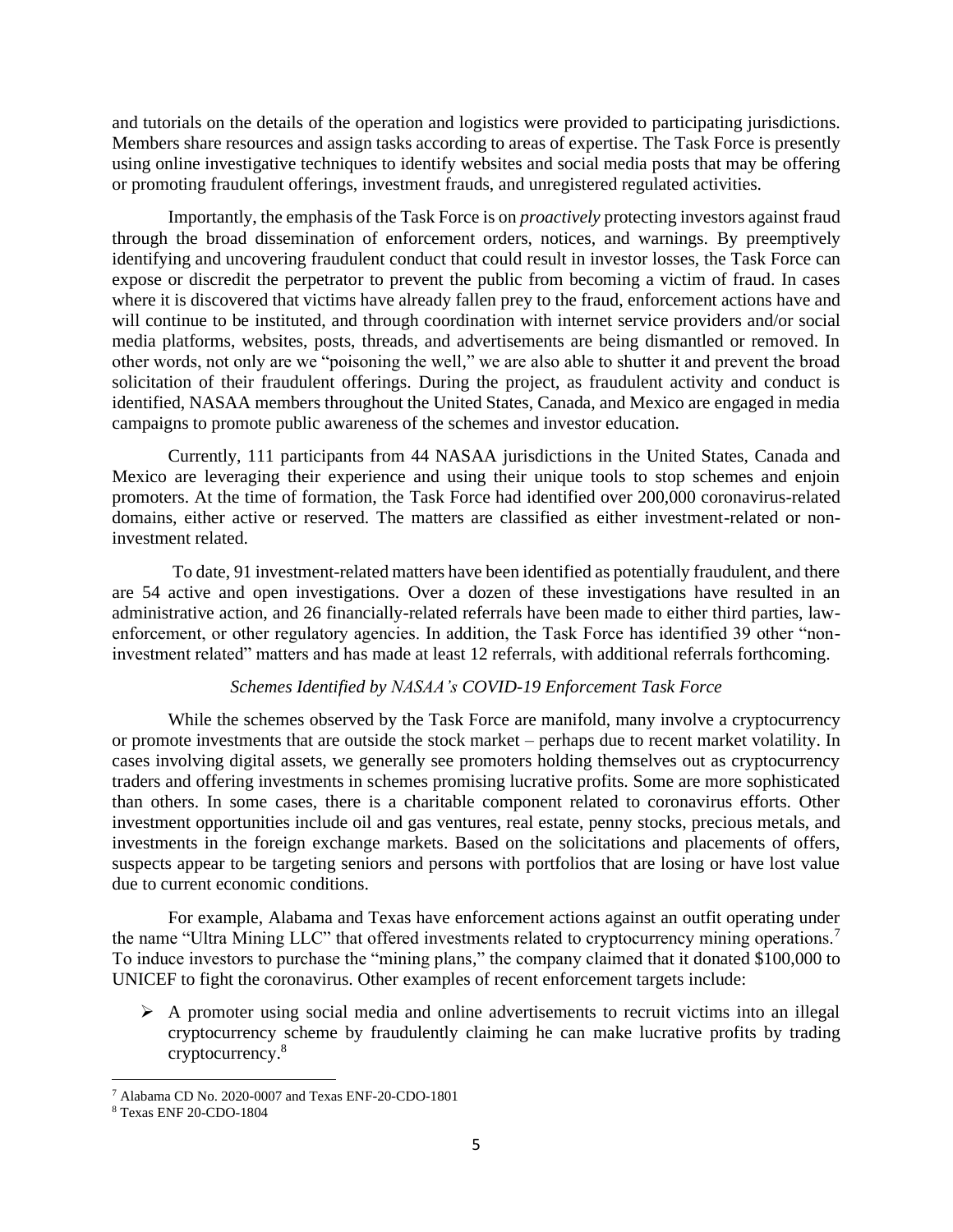- $\triangleright$  A self-described oilman who broadly targets victims through online advertisements and social media, fraudulently claiming he has "developed a process for making money drilling oil even after the crash of the oil markets."<sup>9</sup>
- ➢ A company allegedly based in Los Angeles, California, SwiftTradings, advertised on Instagram and communicated with investors about investment opportunities. The company concocted account statements, promised significant returns, and failed to disclose its preposterous fee schedule, which the company claimed were being assessed due to the COVID-19 pandemic. $10$
- $\triangleright$  An investment advertised through Craigslist that encouraged investors to invest their COVID-19 stimulus checks in his scheme. The ads targeted at least 49 states and 2 countries.<sup>11</sup>
- $\triangleright$  A promoter who targets retirees and investors who need supplemental income "due to crash in the economy," touting his ability to capitalize on volatility in the markets to make lucrative guaranteed returns.<sup>12</sup>
- ➢ An advertisement posted on Craigslist that encourages prospective clients to "exploit the current coronavirus crises by trading penny stocks from the pharmaceutical and biotechnology industry whose stocks are experiencing significant price fluctuations due to the pandemic."<sup>13</sup>

This is merely a snapshot of the investment-related cases that are being reviewed by the Task Force. In addition to investment-related schemes, the Task Force is seeing countless other online frauds, which are being referred to the National Center for Disaster Fraud.<sup>14</sup> For example:

- ➢ *Stimulus check fraud.* The Task Force has identified advertisements and notices that appear official and claim that "in order to expediate stimulus checks" individuals should fill out their census form. A link is provided to what appears to be an official census form, which solicits the personal information contained on a census form and gives the fraudsters all of the Personal Identifying Information that they need to steal the victim's identity.
- ➢ *Business identity fraud.* The Task Force has seen the names of legitimate non-profits are being used to solicit donations for coronavirus related medical studies.
- ➢ *Theft of personal information.* The Task Force recently discovered a company dedicated to "remembering those who lost their lives in the  $1<sup>st</sup>$  pandemic of the third millennium of the Gregorian Calendar," whose website creates the appearance that it is a memorial for deceased persons. Users are asked to enter personal information to access the directory.

<sup>9</sup> Texas ENF 20-CDO-1802

<sup>10</sup> Alabama CD No. 2020-0010

<sup>11</sup> Alabama CD No. 2020-0008; Washington State S-20-2879-20-FC01

<sup>12</sup> Texas ENF-20-CDO-1800

<sup>13</sup> Alabama CD No. 2020-0009

<sup>&</sup>lt;sup>14</sup> The National Center for Disaster Fraud is a national coordinating agency within the Department of Justice's Criminal Division dedicated to improving the detection, prevention, investigation, and prosecution of criminal conduct related to natural and manmade disasters and emergencies, including the COVID-19 pandemic.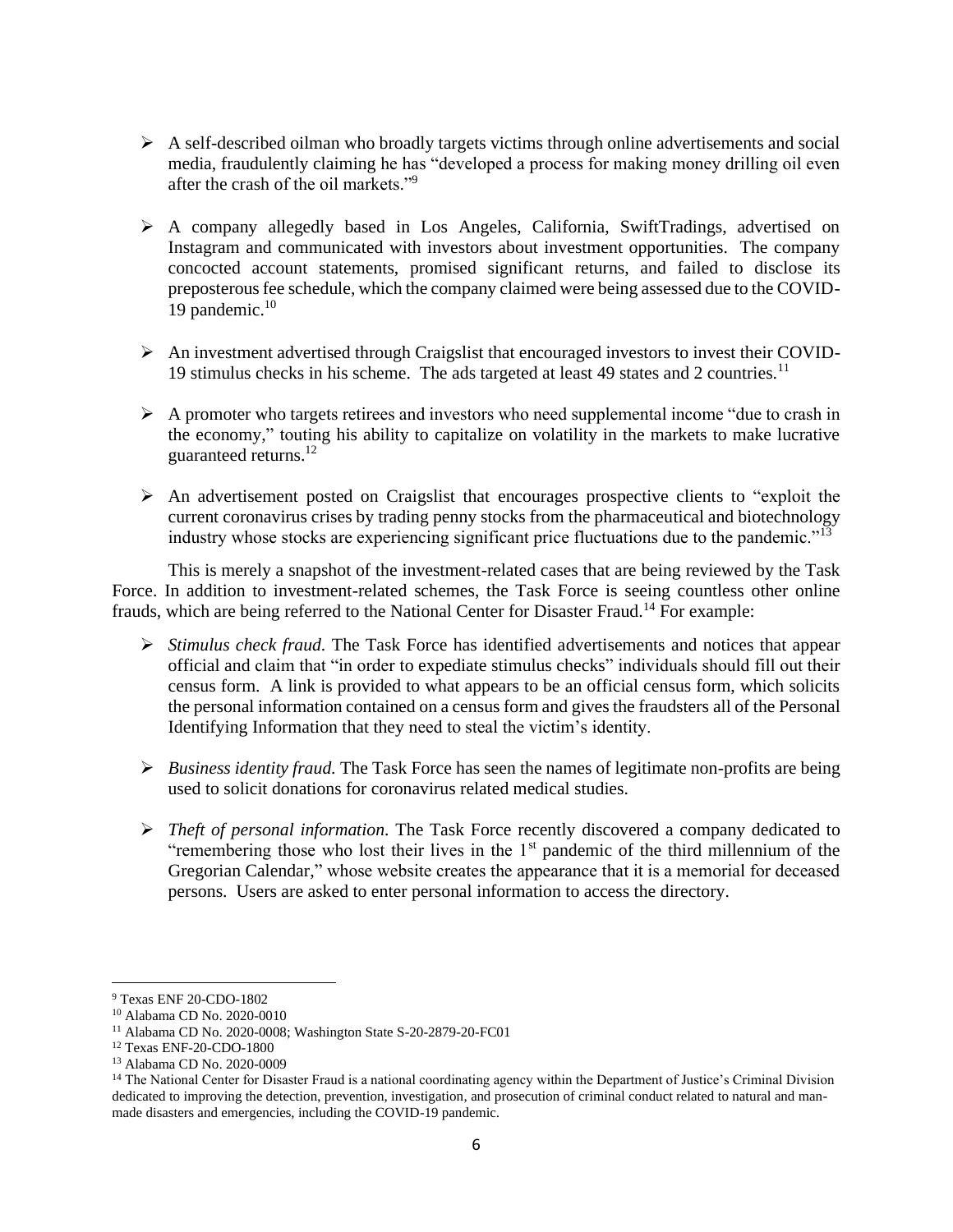➢ *Personal protective equipment fraud.* The Task Force has found numerous companies fraudulently claiming to sell personal protective equipment, sanitizers, and other products.

The list goes on, as does the work of the Task Force. We believe the Task Force's efforts have prevented and will continue to prevent many from being victimized and from becoming another restitution statistic in our respective agencies. In my experience, these enforcement efforts are effective deterrents to fraud, and the long reach of the Task Force's collective jurisdictions enable it to accomplish it on a large scale.

## **III. NASAA's Activities and Perspective Relating to Cybersecurity**

The egregious character of financial crime is enhanced by technology and our growing dependence on online services. As a result, cyber criminals are on the rise and the financial sector remains a top target. Retail investors and small firms feel the impact, and thus cybersecurity is an area where NASAA proactively acts to protect registrants and investors. Indeed, NASAA members serve not only as regulators but also as resource to small firms in their respective jurisdictions.

# *NASAA Cybersecurity Initiatives and Partnerships*

NASAA's Cybersecurity Committee coordinates and facilitates information sharing between NASAA members, industry participants, and state registrants to evaluate how NASAA can best address cybersecurity. The Committee also organizes and holds a cybersecurity roundtable each year in which experts discuss relevant and trending topics in cybersecurity. The roundtable is available for live streaming to the public, including to state-registered investment advisers.

In addition, NASAA's Investment Adviser Cybersecurity and Technology Project Group develops resources for registrants to assist them in protecting their firms and the personally identifiable information ("PII") they maintain on behalf of their clients. These resources include NASAA's Cybersecurity Checklist for Investment Advisers provided in 2018 and a resource guide for cybersecurity practices. These tools are available free of charge to firms and can be used to help state-registered investment advisers identify, protect, and detect cybersecurity vulnerabilities and to respond to and recover from cyber events. Earlier this year, NASAA updated the checklist and issued detailed guidance on steps state-registered investment advisers could take to better protect client information. To further protect investor PII, and in response to consistently identified cybersecurity deficiencies, on May 21, 2019, NASAA members adopted the Investment Adviser Information Security Model Rule Package.<sup>15</sup>

# *Cybersecurity Examinations of State-Registered Investment Advisers*

Cybersecurity is a priority for state securities examiners. Smaller companies are the low hanging fruit for cybercriminals, and when you consider that more than three-fourths of the nearly 18,000 state-registered investment advisers are 1-to 2-person shops it is clear how important cybersecurity should be for these small businesses as well.

In their examinations of state-registered investment advisers in 41 U.S. jurisdictions between January and June 2019, state examiners found deficiencies relating to cybersecurity in more than one-quarter (26%) of their examinations, up from 23% during the last series of coordinated examinations in 2017. The top five cybersecurity-related deficiencies included: no testing of cybersecurity vulnerabilities; a

<sup>15</sup> *See:* <https://www.nasaa.org/48065/nasaa-members-adopt-investment-adviser-information-security-model-rule-package/>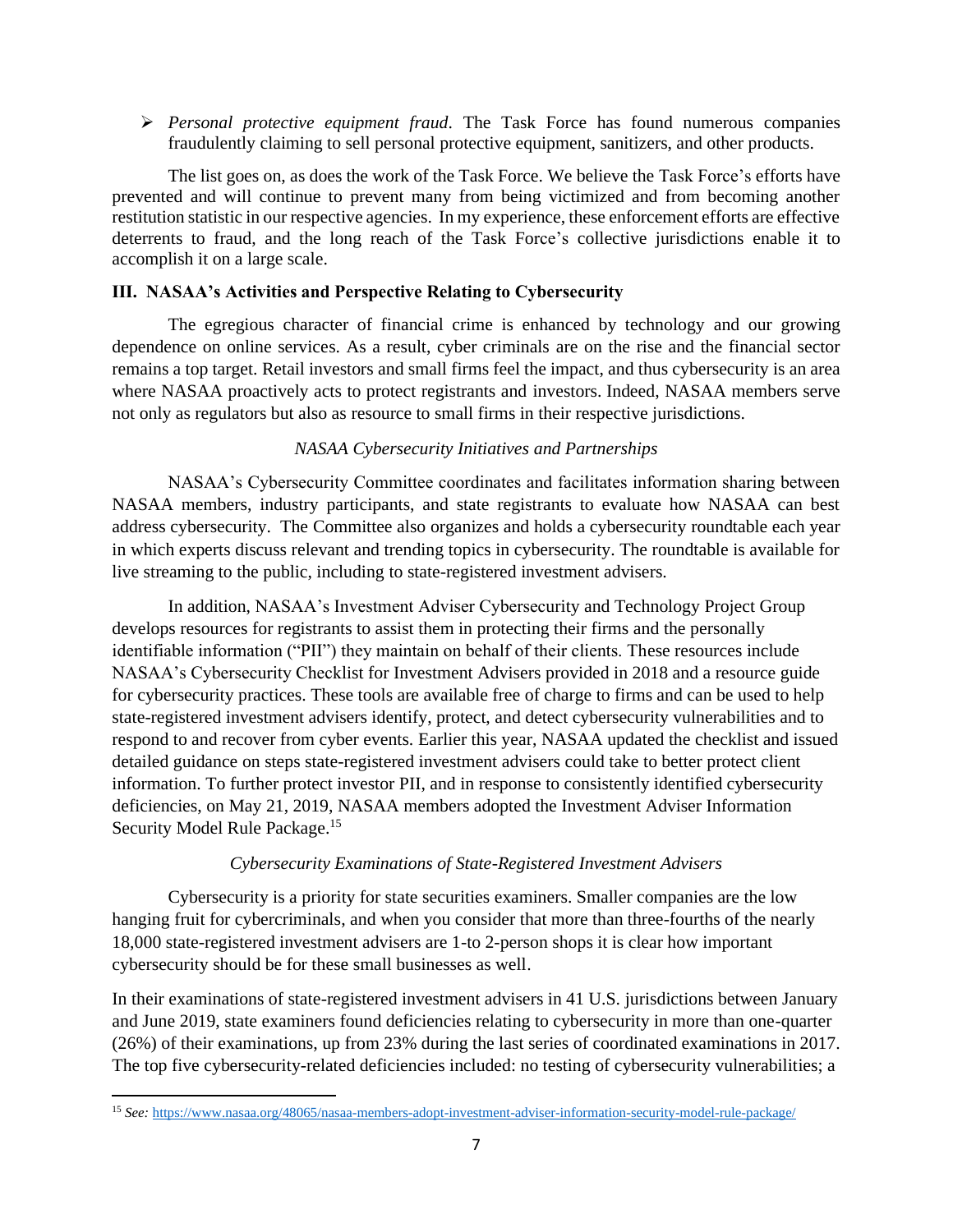lack of procedures regarding securing or limiting access to devices; a lack of procedures related to internet connectivity; weak or infrequently changed passwords; and inadequate cybersecurity insurance.<sup>16</sup> As noted above, these findings have spurred NASAA members to continue to focus on the importance of enhanced cybersecurity resources for state-registered advisers.

## *Cybersecurity Collaboration with Federal Authorities*

Finally, NASAA members work closely with the federal government and other federal law enforcement agencies regarding cybersecurity. For example, since 2001, NASAA has served as a member of the Financial and Banking Information Infrastructure Committee (FBIIC).<sup>17</sup> Since state securities regulators are the primary regulators for state-registered investment advisers and coregulators with the SEC for the broker-dealer community, NASAA's engagement with the FBIIC allows for facilitation of the sharing of information regarding emergency planning and preparedness.

Through monthly meetings and, when needed, daily reports and phone calls, staff from FBIIC member organizations work on operational and tactical issues related to critical infrastructure matters, including cybersecurity within the financial services industry and ultimately the effect on retail investors in the marketplace. From cyber safety and education, protecting networks from ransomware, and security of payment networks, to alerts on "hacktivist" threats, conducting tabletop exercises and disaster and recovery tracking and alerts, NASAA provides a central information source for its state members and provides input to the FBIIC on ground level events.

The senior leaders of FBIIC are the principals from each member organization who meet to provide strategic, policy-level direction to the work being done by FBIIC. Topics range from removing information-sharing impediments and enhancing incident-response planning, to examining financial firms to identify best practices around cybersecurity controls. Our office in Alabama is honored to be the NASAA representative to the FBIIC and the designated member to the FBIIC Principals Group.

# **IV. NASAA's Perspective on Proffered Legislative Proposals**

The Committee has invited NASAA to share its views regarding several legislative proposals that have been posted in connection with today's hearing. Accordingly, I am pleased to express strong support for draft legislation entitled, "Senior Investor Pandemic and Fraud Protection Act" (also known as the "Empowering States to Protect Seniors from Bad Actors Act"), and draft legislation entitled "COVID-19 Restitution Assistance Fund for Victims of Securities Violations Act." I will address them in turn.

## *1. The Senior Investor Pandemic and Fraud Protection Act*

The Senior Investor Pandemic and Fraud Protection Act would implement the Senior Investor Protection Grant Program, originally established and authorized by Section 989(A) of the

<sup>16</sup> *See:* [https://www.nasaa.org/52507/state-investment-adviser-examinations-find-rising-cybersecurity-deficiencies/.](https://www.nasaa.org/52507/state-investment-adviser-examinations-find-rising-cybersecurity-deficiencies/)

<sup>&</sup>lt;sup>17</sup> Chartered under the President's Working Group on Financial Markets, the Financial and Banking Information Infrastructure Committee (FBIIC) is charged with improving coordination and communication among financial regulators, promoting publicprivate partnerships within the financial sector, and enhancing the resiliency of the financial sector overall. Additional information about the FBIIC is accessible at [https://www.fbiic.gov.](https://www.fbiic.gov/)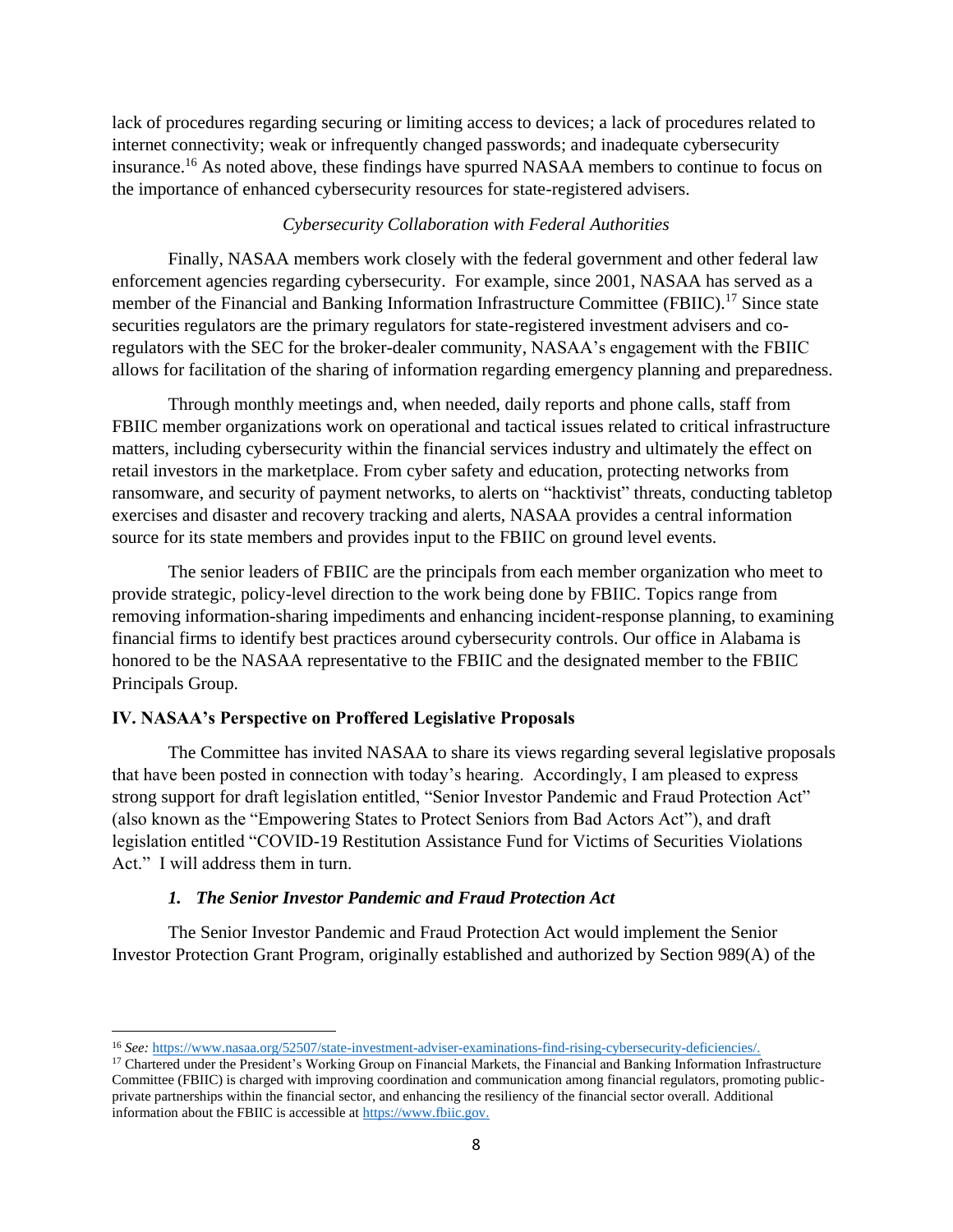Dodd-Frank Act, but never put into effect.<sup>18</sup> The bill would also expand the scope of the grants to explicitly include fraud related to COVID-19. Under the bill, qualifying states and state regulators would be able to apply for up to \$500,000 annually in grant funding to combat financial fraud of seniors and vulnerable adults, including cases related to the pandemic, for a maximum of two consecutive years, for a total of \$1 million.<sup>19</sup> The grant funds could be used for such purposes as: hiring staff to investigate cases involving fraudulent marketing related to the pandemic; funding technology, equipment, and training for prosecutors to increase the prosecution of salespersons who target seniors and vulnerable adults; and providing educational materials to seniors and vulnerable adults to raise awareness of misleading or fraudulent marketing.

NASAA strongly supports the Senior Investor Pandemic and Fraud Protection Act.<sup>20</sup> Indeed, such legislation is one of state securities regulators' highest priorities for the  $116<sup>th</sup>$  Congress.<sup>21</sup>

Evidence suggests that as many as one out of every five citizens over the age of 65 has been victimized by financial fraud.<sup>22</sup> According to research published by the Consumer Financial Protection Bureau ("CFPB"), financial institutions have reported over 180,000 suspicious activities targeting older Americans since 2013. While the total financial loss is hard to determine, the estimated losses of older adults due to exploitation ranges from \$2.9 billion to \$36.5 billion annually.

Moreover, Congress has repeatedly recognized that seniors are especially susceptible to fraud and agreed on a bipartisan basis regarding the importance of supplementing state resources to educate and protect senior investors. Amid the COVID-19 pandemic, Congress should assist state regulators in securing resources to combat financial exploitation against those most vulnerable in this crisis. 23

# *2. The COVID-19 Restitution Assistance Fund for Victims of Securities Violations Act*

The COVID-19 Restitution Assistance Fund for Victims of Securities Violations Act would create a fund at the Securities and Exchange Commission to provide restitution payments for

<sup>&</sup>lt;sup>18</sup> The "Senior Investor Pandemic and Fraud Protection Act" is directly modelled on precursor legislation that also aimed to make the necessary technical corrections to Section 989A, entitled the "The Empowering States to Protect Seniors from Bad Actors Act of 2019," which was proffered by the House Financial Services Committee in connection with a hearing on Consumer Financial Protection Bureau oversight in September 2019. The legislation is supported by a diverse coalition of organizations, including The Consumer Federation of America, The Insured Retirement Institute, The American Council of Life Insurers, The National Association of Insurance Financial Advisors, The American Association of Life Underwriters, The Financial Services Institute, The National Conference of Insurance Legislators, The Financial Planners Association, National Association of Personal Financial Planners, and The Certified Financial Planners-Board of Standards.

<sup>&</sup>lt;sup>19</sup> Among the entities that would be eligible to apply for the Senior Investor Protection grants established by the bill are state securities regulators, state insurance regulators, and certain state consumer financial product regulators.

<sup>&</sup>lt;sup>20</sup> The legislation is also supported by the National Association of Insurance Commissioners ("NAIC").

<sup>&</sup>lt;sup>21</sup> *See:* NASAA's Legislative Agenda for the 116<sup>th</sup> Congress (April, 2019), accessible at [https://www.nasaa.org/wp](https://www.nasaa.org/wp-content/uploads/2019/03/NASAA-Legislative-Agenda-for-116th-Congress.pdf)[content/uploads/2019/03/NASAA-Legislative-Agenda-for-116th-Congress.pdf.](https://www.nasaa.org/wp-content/uploads/2019/03/NASAA-Legislative-Agenda-for-116th-Congress.pdf)

 $22$  Almost one in five Americans over the age of 65, which is nearly seven million seniors, have "been taken advantage of financially in terms of an inappropriate investment, unreasonably high fees for financial services, or outright fraud," according to a major survey conducted by Public Policy Polling (PPP) and the Investor Protection Trust (ITP). Additional information on the Elder Investment Fraud and Financial Exploitation Survey is accessible at: [http://www.investorprotection.org/downloads/EIFFE\\_Survey\\_Report.pdf.](http://www.investorprotection.org/downloads/EIFFE_Survey_Report.pdf)

<sup>&</sup>lt;sup>23</sup> The CFPB has stated the failure to implement Section 989A as directed is due to ambiguity regarding the Bureau's authority to fund the grants. See Letter from CFPB Director Richard Cordray to Senator Collins (August 14, 2014). ("While Section 989A(h) authorizes…there has been no appropriation made for these grants to date.")